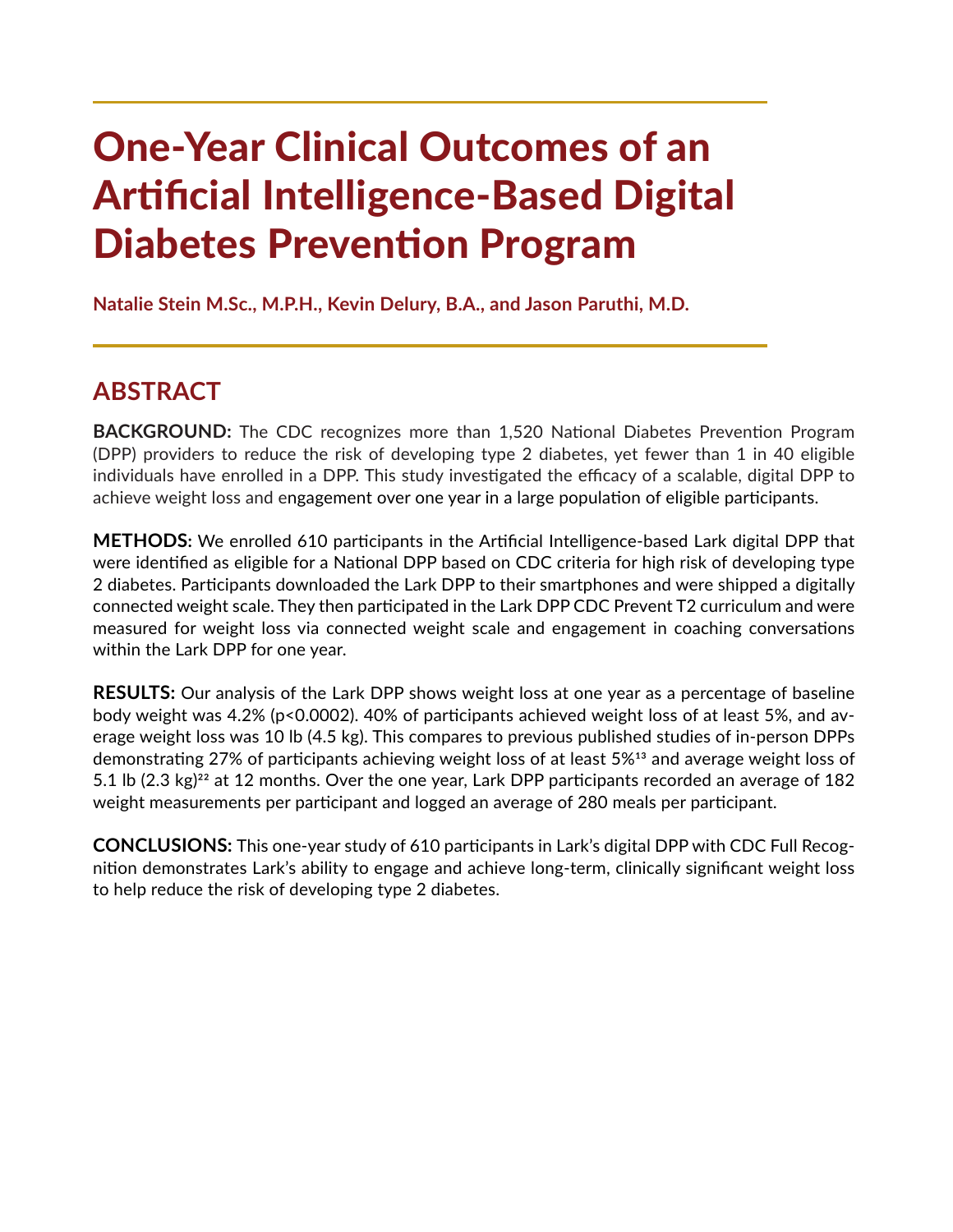# **BACKGROUND**

Diabetes is among the most costly medical conditions in the United States, with an estimated annual cost of \$327 billion in direct and indirect expenditures. An estimated 1 in 9 adults in the United States has diabetes, and healthcare spending for each individual with the condition costs 2.3 times the amount for an individual without diabetes.1,2

Type 2 diabetes, which accounts for 90 to 95% of all diabetes cases, is commonly preceded by prediabetes.3 More than 84 million US adults, or 33%, have prediabetes and 29% of people with prediabetes have been shown to develop type 2 diabetes within three years.4 Prediabetes and type 2 diabetes are largely due to modifiable risk factors, including obesity and physical inactivity, and in many cases are considered preventable through sustained changes to these risk factors.<sup>1</sup>

Given type 2 diabetes prevalence, cost, and preventability, the Centers for Disease Control and Prevention (CDC) and National Institutes of Health (NIH) have made extensive efforts to prevent or delay the onset of type 2 diabetes among those at high risk. The National Diabetes Prevention Program (DPP), established in 2010, is a lifestyle intervention program that focuses on weight loss and physical activity as a means to lower the risk of developing type 2 diabetes for those with prediabetes.

As of February 2020, more than 1,520 CDC-recognized DPPs were listed as active,<sup>5</sup> yet fewer than 1 in 40 eligible US adults participate in such a program, meaning approximately 82 million qualified US adults have yet to participate in a DPP.<sup>6</sup> Currently, more than 88% of all DPPs are in-person only programs, where all content is delivered in-person by a

certified educator.<sup>5</sup> This in-person format limits the ability to efficiently and economically scale programs to meet this currently unserved eligible population. A scalable solution capable of reaching and engaging large populations of qualified individuals may better meet current and future population needs.

The Lark DPP is a digital platform that leverages conversational artificial intelligence (AI) to deliver an interactive version of the CDC's Prevent T2 curriculum. Unlike traditional in-person programs, the Lark DPP is available anytime via a participant's smartphone and offers unlimited interactions on demand. The Lark DPP is among the less than 1% of DPP providers which have a digital delivery approach and have met engagement and clinical outcomes required to achieve Full Recognition status in the National Diabetes Recognition Program.

In this study, we evaluate one-year outcomes for weight loss and overall engagement in 610 qualified DPP participants enrolled in the Lark DPP.

## **METHODS**

# **STUDY PARTICIPANTS**

Participants were identified as eligible for the Lark DPP based on CDC criteria for being at high risk for type 2 diabetes.<sup>7</sup> Eligible participants were recruited via digital awareness campaigns, through a large managed services organization, and through direct physician referrals. Eligible participants who opted in received a link via text message to download the Lark DPP to their smartphones. Participants were shipped a digitally connected weight scale that automatically syncs with their Lark program.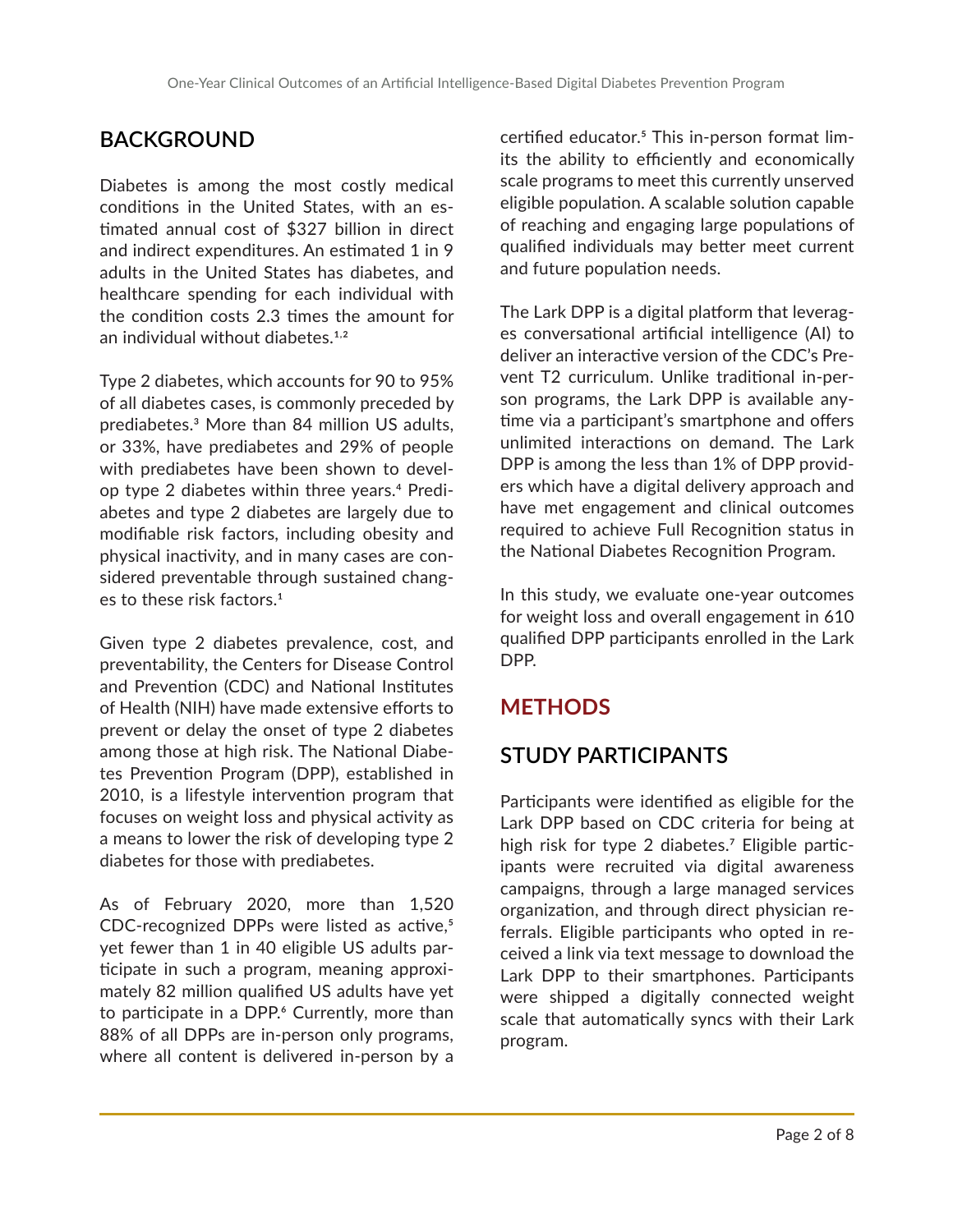#### **INTERVENTION**

The Lark DPP is a digital program that provides automated and personalized coaching using conversational AI. It is available to participants on demand and via push notifications on iPhones and Android smartphones. The Lark DPP presents the CDC Prevent T2 curriculum via a series of 26 standardized weekly missions, with each mission consisting of daily check-ins, and each mission aligning to a weekly topic from the Prevent T2 curriculum.

The curriculum emphasizes weight loss, physical activity, and healthy eating habits, with lessons focusing on specific topics such as grocery shopping, motivation, breaking up sedentary time, and cardiovascular health. In addition to the Prevent T2 curriculum, educational content within the Lark DPP includes information on the relationships between lifestyle behaviors and health, as well as tips to help participants make healthy choices. Additional elements of the Lark DPP include setting weight loss and physical activity goals and tracking progress toward them, and an intuitive meal logging system using natural language processing.

The coaching encourages participants to develop healthy habits through established behavior change strategies such as cognitive behavioral therapy, designed to build self-efficacy for sustained health outcomes. Participants receive in-the-moment feedback when they log meals or physical activity, step on the scale, or indicate they are experiencing negative feelings or stress. Lark is also capable of gathering data from Android devices connected to Google Fit and iOS devices connected to Health Kit.

The Lark DPP provides daily and weekly summaries on diet quality, weight loss, physical activity, and sleep trends. Lark's conversational AI allows consistent, personalized coaching that improves as participants continue to use the program.

#### **MEASURES**

The primary efficacy outcome was overall weight loss at one year as a percentage of baseline body weight. To determine weight loss, a starting weight was established for each participant as measured by the first participant-validated weight measurement within the first 30 days from the start of the Lark DPP. The final weight measurement was defined as the average of up to three final weight measurements taken not more than 15 days from the one year anniversary (365 days) from initial enrollment in the Lark DPP. The difference between the starting weight and the final weight measurements constituted the overall weight loss at one year.

Measures of program engagement consisted of the number of conversations with the Lark DPP's conversational AI, number of meals logged, number of weight measurements recorded, and number of missions successfully completed.

#### **RESULTS**

#### **DEMOGRAPHICS**

A total of 610 participants recorded a baseline and final weight. Basic demographic data were self-reported as a part of the onboarding process. 506 (83%) participants were female, 102 (17%) were male, and 6 (1%) participants did not state gender. The mean age at baseline was 47 years with a standard deviation of 10 years. Racial distribution characteristics of participants closely mirrored United States national distribution statistics (Table 1).8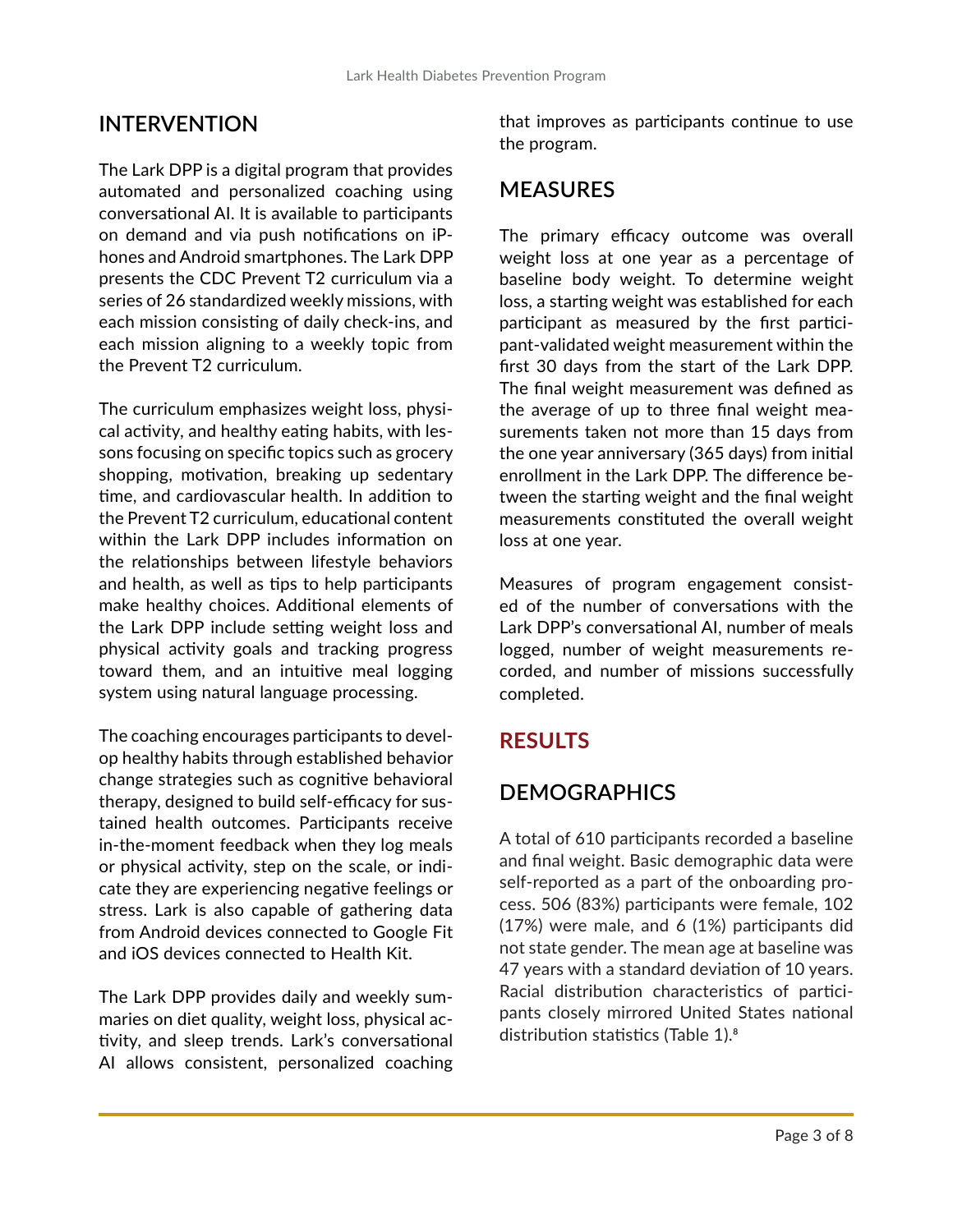One-Year Clinical Outcomes of an Artificial Intelligence-Based Digital Diabetes Prevention Program

|                                            | Study Racial and Ethnic Distribution | Average US Racial and Ethnic Distribution <sup>9</sup> |
|--------------------------------------------|--------------------------------------|--------------------------------------------------------|
| White                                      | 64.5%                                | 56.1%                                                  |
| Hispanic or Latino*                        | 18.1%                                | 16.3%                                                  |
| African American*                          | 10.2%                                | 12.6%                                                  |
| Asian                                      | 2.8%                                 | 4.8%                                                   |
| American Indian or Alaska Native*          | 1.2%                                 | 0.9%                                                   |
| Native Hawaiian or Other Pacific Islander* | 1.0%                                 | 0.2%                                                   |
| Other or Two or More Races                 | 2.3%                                 | 9.1%                                                   |

**Table 1:** *Racial and Ethnic Distribution*

\*Demographic group with higher-than-average T2D prevalence

#### **WEIGHT LOSS**

Weight loss is a key measure of DPP effectiveness, as obesity has close ties to insulin sensitivity, blood glucose control, and risk for and progression of prediabetes and type 2 diabetes.7,10 Critically, sustained weight loss at one year has also been shown to improve these measures and reduce risk of developing type 2 diabetes.<sup>7,9</sup> Mean starting weight of study participants was 223 lb  $(\pm 47)$  lb) and average starting body mass index (BMI) was 36.6 kg/  $m^2$  ( $\pm$  7.1 kg/m<sup>2</sup>). Average final weight was 213 lb ( $\pm$ 46 lb), and average final BMI was 35 kg/m<sup>2</sup>  $(\pm 6.9 \text{ kg/m}^2)$  (Figure 1 and Figure 2).

Mean weight loss at one year as a percentage

of baseline body weight was 4.2% (p<0.0002). 40% of participants achieved weight loss of at least 5%.

Mean starting BMI was  $36.6 \text{ kg/m}^2$  (+/-7.1 kg/ m2). All participants had a baseline BMI above normal.11 Initially, 105 (17%) participants were classified as overweight, 177 (29%) were class 1 obese, 142 (23%) were class 2 obese, and 186 (30%) were class 3 obese (Table 3). After one year, 26 participants (4%) met criteria for normal BMI, 139 (23%) of participants were classified as overweight, 166 (27%) were class 1 obese, 146 (24%) were class 2 obese, and 133 (22%) were class 3 obese (Table 3). The BMI of 187 participants (31%) decreased by at least one BMI category from baseline to final.





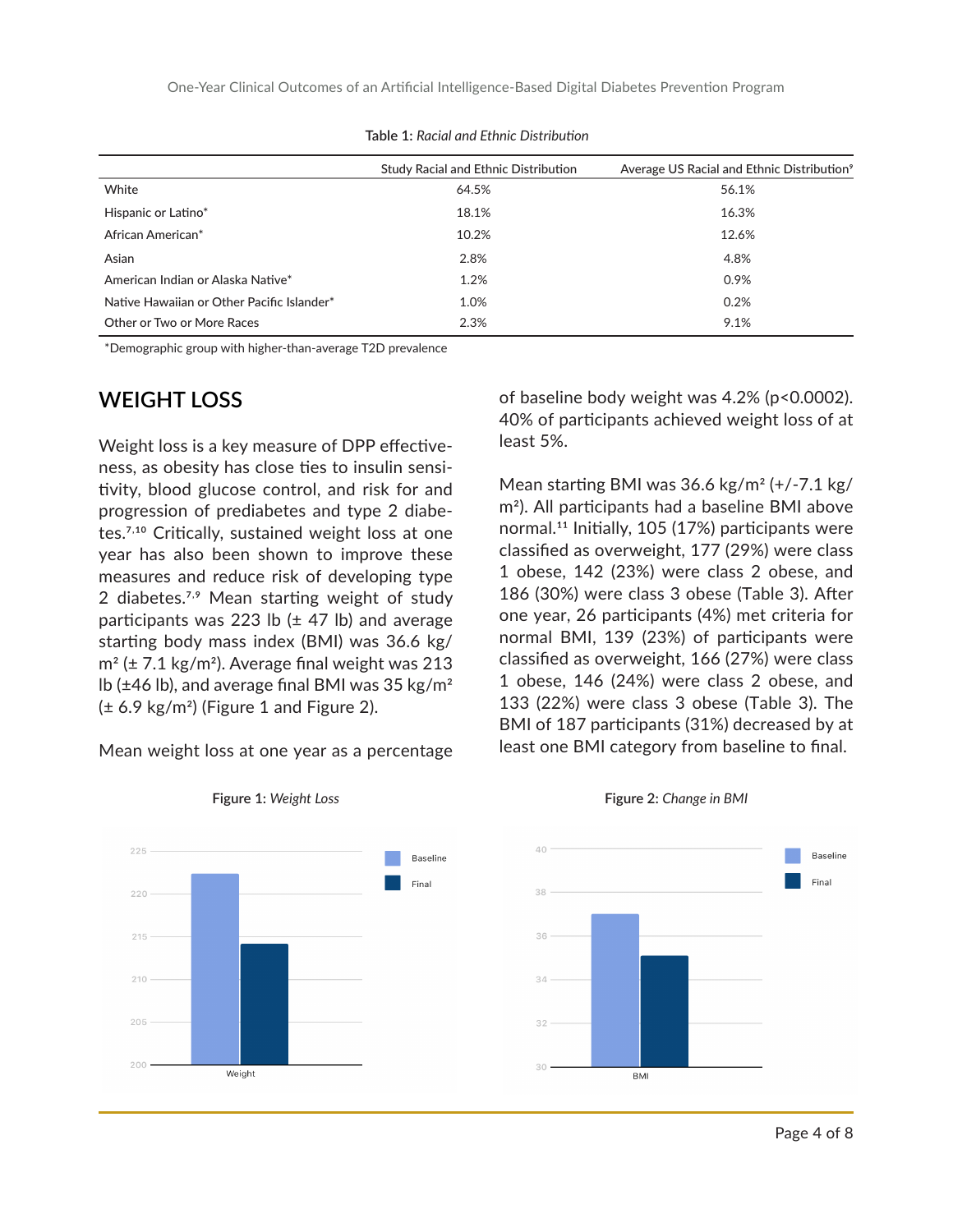|  |  |  | Table 2: Weight Loss Outcomes |
|--|--|--|-------------------------------|
|--|--|--|-------------------------------|

|                | <b>Baseline</b> | Final             | Change                    | % Body Weight Loss | p value  |
|----------------|-----------------|-------------------|---------------------------|--------------------|----------|
| Average Weight | 223 (101.4 kg)  | 213 lbs (96.8 kg) | 10 lbs $(4.5 \text{ kg})$ | 4.2%               | p<0.0002 |

#### **ENGAGEMENT**

The total number of coaching conversations during the one-year study duration was 239,981, or an average of 393 individual personalized coaching conversations per participant. Participants recorded 111,158 weight measurements, or an average of 182 per participant, and logged a total of 170,759 meals, or an average of 280 per participant. The total number of missions completed was 7,466, or an average number of 12 per participant. (Table 4)

#### **DISCUSSION**

#### **CLINICAL EFFICACY**

The average weight loss in this one-year study was 10 lb (4.5 kg), with an average of 4.2% of body weight lost after one year. Weight loss is

used as a primary clinical proxy for DPP program effectiveness, as obesity has close ties to insulin sensitivity, blood glucose control, and risk for and progression of prediabetes and type 2 diabetes.

Critically, sustained weight loss at one year significantly improves these measures and reduces the risk of type 2 diabetes.<sup>12</sup> In fact, prior research correlates each kilogram lost with a 16% lower risk for type 2 diabetes.<sup>13</sup> In addition, weight loss was the most important predictor of diabetes incidence in this study, and those who lost at least 5 kg had a 0.42 hazard ratio of being diagnosed with diabetes during the follow-up period. Among those who achieved at least a 5% weight loss in the landmark National DPP study, diabetes risk decreased by 58%.14 Out of the 610 Lark DPP participants, 246 (40%) reached or exceeded this 5% benchmark, suggesting that Lark DPP can significantly decrease diabetes risk.

| <b>Initial BMI</b><br>Normal |            | <b>Final BMI</b> |          |           |       |     |
|------------------------------|------------|------------------|----------|-----------|-------|-----|
|                              | Overweight | Obese I          | Obese II | Obese III | Total |     |
| Overweight                   | 23         | 78               | 4        | 0         | 0     | 105 |
| Obese I                      |            | 53               | 110      | 12        |       | 177 |
| Obese II                     | 0          | 6                | 43       | 86        |       | 142 |
| Obese III                    | っ          | っ                | 9        | 48        | 125   | 186 |
| Total                        | 26         | 139              | 166      | 146       | 133   |     |

**Table 3:** *BMI Shifts Over Study Period (1 Year)\**

\*Weight BMI categories are: 18.5-24.9 (normal), 25-29.9 (overweight), 30-34.9 (obese I), 35-39.9 (obese II), and >=40 (obese III)

**Table 4:** *Engagement Statistics*

|                            | Total   | Average (Per Participant) |
|----------------------------|---------|---------------------------|
| Conversations              | 239.981 | 393                       |
| Meals Logged               | 170,759 | 280                       |
| <b>Weight Measurements</b> | 111,158 | 182                       |
| <b>Missions Completed</b>  | 7.466   | 12                        |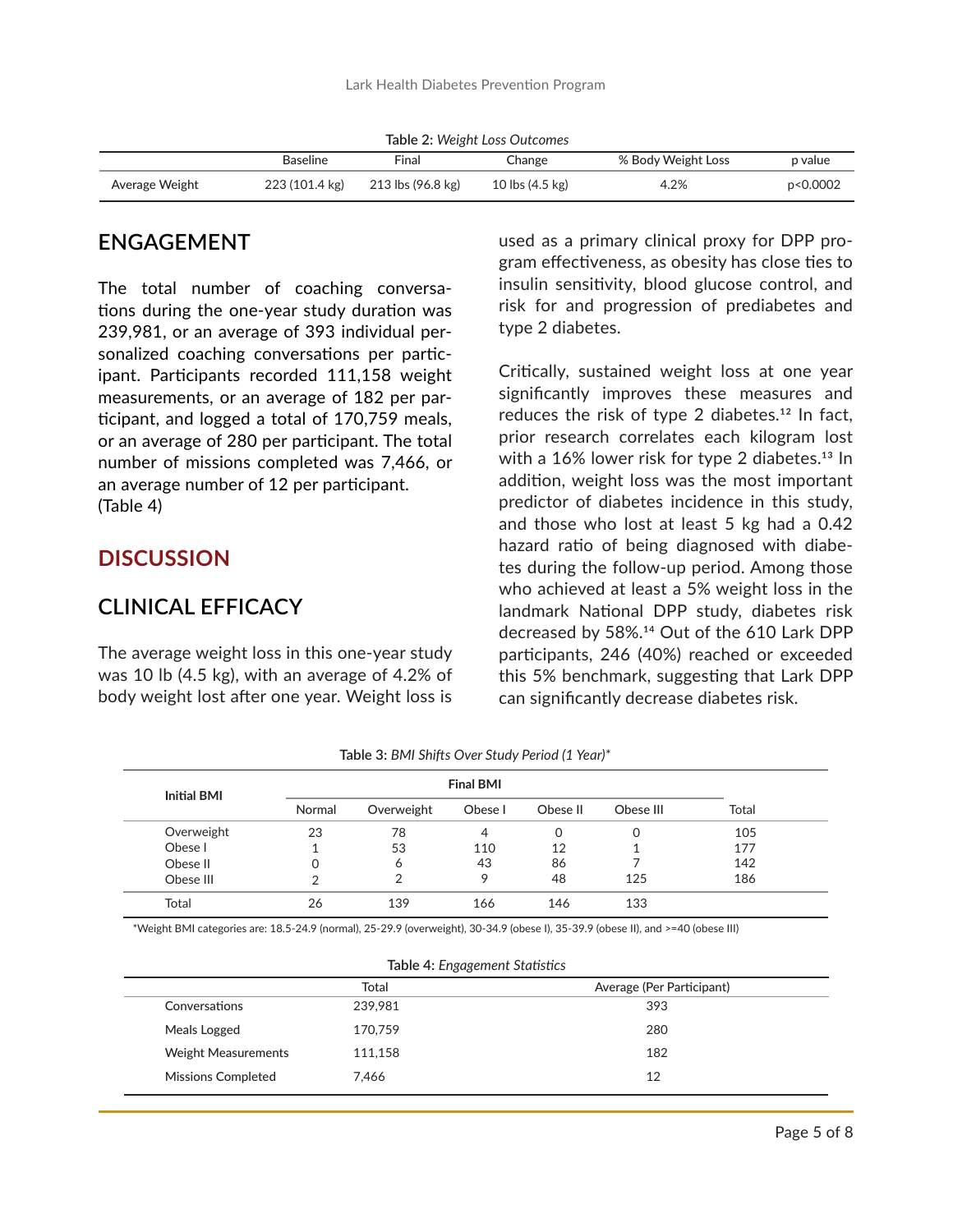The reduction in at least one BMI category among 187 of 610 participants (31%) has further positive implications, as the relative risk of developing type 2 diabetes compared to someone of normal weight is 1.5 (overweight), 2.5 (class 1 obese), 3.6 (class 2 obese), or 5.1 (class 3 obese).15 In addition, weight loss or reductions in BMI of this magnitude have implications for cost savings. For example, one study found that workers with a BMI of at least 27 and less than 30  $\text{kg/m}^2$  had \$1440 lower annual medical expenditures than workers with a BMI of at least 30 kg/m<sup>2</sup>. A separate analysis estimated reductions in annual healthcare expenditures of \$56.18, \$853.15, and \$3,401.82 for a 10% reduction in BMI for patients with a starting BMI of 30, 35, or 40 kg/m2.17

In this study, 60/505 (11.88%) of participants went from obese to non-obese based on their decreased BMI. Healthcare cost savings for someone who is non-obese compared to obese are estimated at \$1,440 annually. Taking the CDC estimate of adult obesity at 39.8% in 2015-2016, a company with 10,000 employees whose obese employees used the Lark DPP could potentially save over \$600,000 annually.

## **SCALABILITY**

As a digital solution, the Lark DPP is highly scalable. Taken together with the weight loss results of this study, the ability to scale rapidly suggests that using an AI-driven digital DPP is a viable strategy for increasing access to and enrollment in the DPP. This is critically important because of the scope of prediabetes, which has increased in recent decades in the U.S.<sup>18,19</sup> while at the same time there have been poor participation rates in the National DPP. Fewer than 1 in 20 (4.2%) of eligible individuals ever receive a referral to a lifestyle intervention program, and fewer than 1 in 25 (2.4%) ever

participate.<sup>6</sup> Thus, over 97% of Americans at risk of developing diabetes are not participating in a program.

Barriers to enrollment in traditional DPPs include cost and lack of coverage, lack of transportation, difficulty with schedules, and the need for child care.<sup>20</sup> A fully digital solution, Lark decreases or eliminates each of these barriers.

Not only is scaling the Lark DPP logistically feasible, but due to the AI nature of the program, continued expansion and use in fact yielded improved results. A previous study of the Lark DPP with a smaller population (N=70) and shorter duration (15 weeks) resulted in weight loss of 2.38% in a similar population of overweight individuals at high risk for developing type 2 diabetes.<sup>21</sup> As population size and study duration increase, the AI that powers Lark has improved, which lead to improved outcomes, and without encountering operational problems which arise in traditional DPP program expansion.

Notably, despite the Lark digital DPP being highly scalable, the weight loss of 4.2% in this study is comparable to, or greater than, the amount in previously published studies reporting on interventions with live-coach lead sessions. For example, a meta-analysis of 22 studies, all of which evaluated programs with live-coach components, found an average 12-month weight loss of 5.1 lb  $(2.32 \text{kg})^{22}$  as compared to 4.5 kg in this study. In a separate study, 27% of participants who received lifestyle counseling in individual or group sessions lost at least 5% of original body weight, $13$  compared to 40% in this study.

## **CONCLUSIONS**

With the burden of diabetes and prediabetes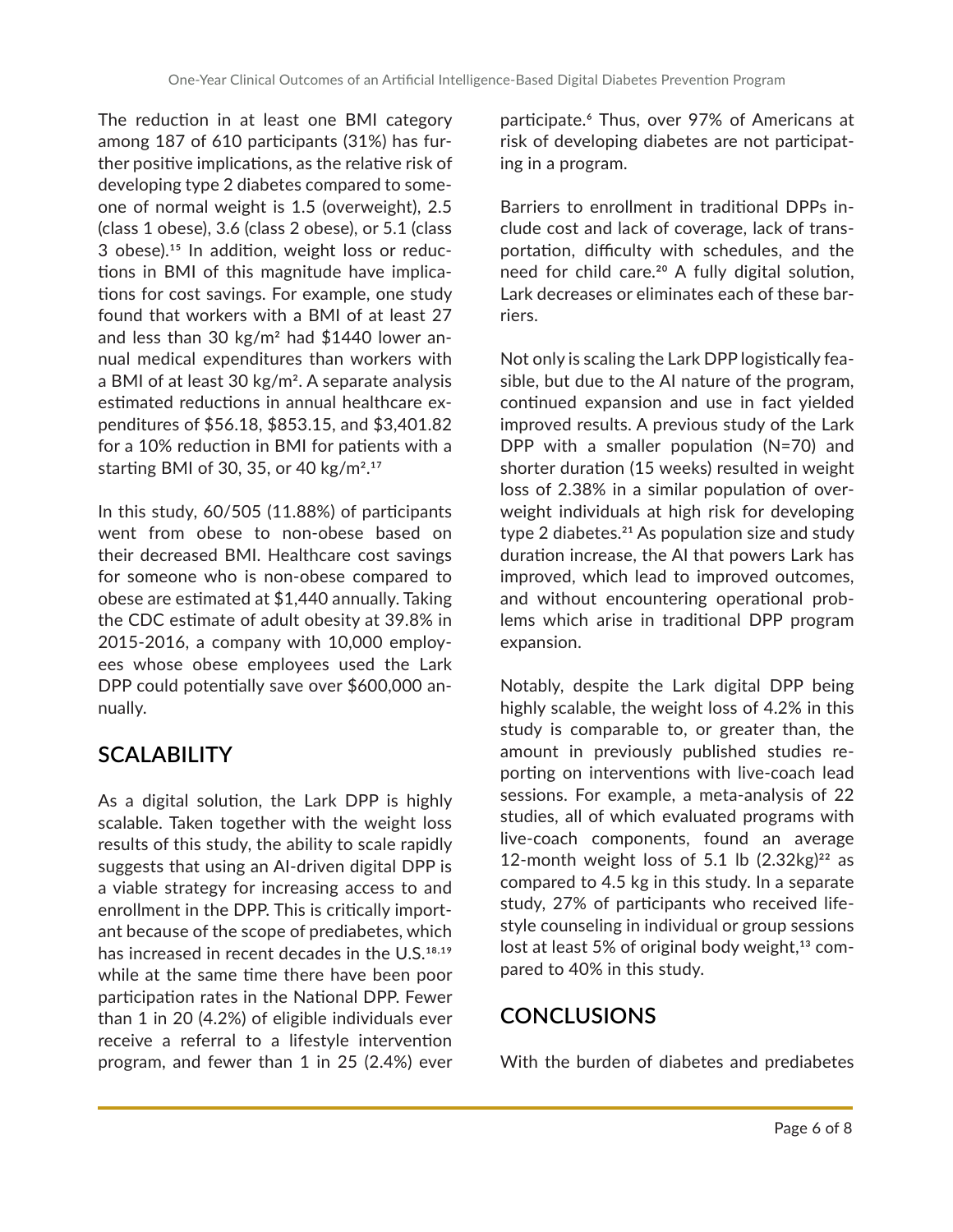only increasing, an effective and scalable longterm solution is essential to addressing the economic and productivity costs of this epidemic. Participating in a lifestyle intervention program that assists at-risk individuals with losing weight is a highly effective approach to lowering risk for type 2 diabetes, but enrollment in such programs is limited to fewer than 3% of those who qualify.<sup>6</sup> The significant amount of weight loss among Lark DPP participants in this study demonstrates that a fully digital solution powered by AI can be highly clinically effective without being encumbered by operational challenges associated with scaling people-lead programs, such as hiring and training staff, matching patients with appropriate DPP providers, scheduling educational sessions, and finding appropriate treatment spaces. This study of 610 participants in Lark's CDC-recognized DPP demonstrates that Lark is a scalable and effective solution for engaging and achieving long-term, clinically significant weight loss with an artificial intelligence-based digital DPP.

## **REFERENCES**

- 1. Dieleman JL, Baral R, Birger M. US spending on personal healthcare and public health, 1996-2013. JAMA. 2016;316(24):2627- 2646.
- 2. American Diabetes Association. Economic costs of diabetes in the U.S. in 2017. Diabetes Care. 2018;41(5):917-928.
- 3. Fonseca VA. Defining and characterizing the progression of type 2 diabetes. Diabetes Care. 2009;32 Suppl 2(Suppl 2):S151-6.
- 4. Khan T, Tspias S, Wozniak G. "Medical care expenditures for individuals with prediabetes: The potential cost savings in reducing the risk of developing diabetes. Popul

Health Manag. 2017;20(5):389–396.

- 5. National Diabetes Prevention Program. "Registry of All Recognized Organizations" Accessed January 16, 2020. https://nccd. cdc.gov/DDT\_DPRP/Registry.aspx
- 6. Venkataramani M, et al. Prevalence and correlates of Diabetes Prevention Program referral and participation. Am J Prev Med. 2019;56(3):452-457.
- 7. Centers for Disease Control and Prevention. National Diabetes Prevention Program: Why participate? Reviewed October 29, 2018. Accessed December 30, 2019. https://www.cdc.gov/diabetes/prevention/why-participate.html
- 8. US Census Bureau; American Community Survey. Generated by Natalie Stein using American Fact Finder. Accessed December 12, 2019. https://factfinder.census.gov/ faces/tableservices/jsf/pages/productview.xhtml?pid=DEC\_10\_DP\_DPDP1&src=pt
- 9. National Center for Chronic Disease Prevention and Health Promotion, Division of Diabetes Translation. National Diabetes Statistics Report, 2017: Estimates of Diabetes and Its Burden in the United States. Accessed December 30, 2019. https:// www.cdc.gov/diabetes/pdfs/data/statistics/national-diabetes-statistics-report. pdf.
- 10. Diabetes Prevention Program Research Group. "10-year follow-up of diabetes incidence and weight loss in the Diabetes Prevention Program Outcomes Study." The Lancet 374.9702 (2009): 1677-1686.
- 11. Centers for Disease Control and Prevention. Defining overweight and obesity. Reviewed 2017. Accessed December 30, 2019. https://www.cdc.gov/obesity/adult/ defining.html
- 12. Wilding JP. The importance of weight management in type 2 diabetes mellitus. Int J Clin Pract. 2014;68(6):682–691.